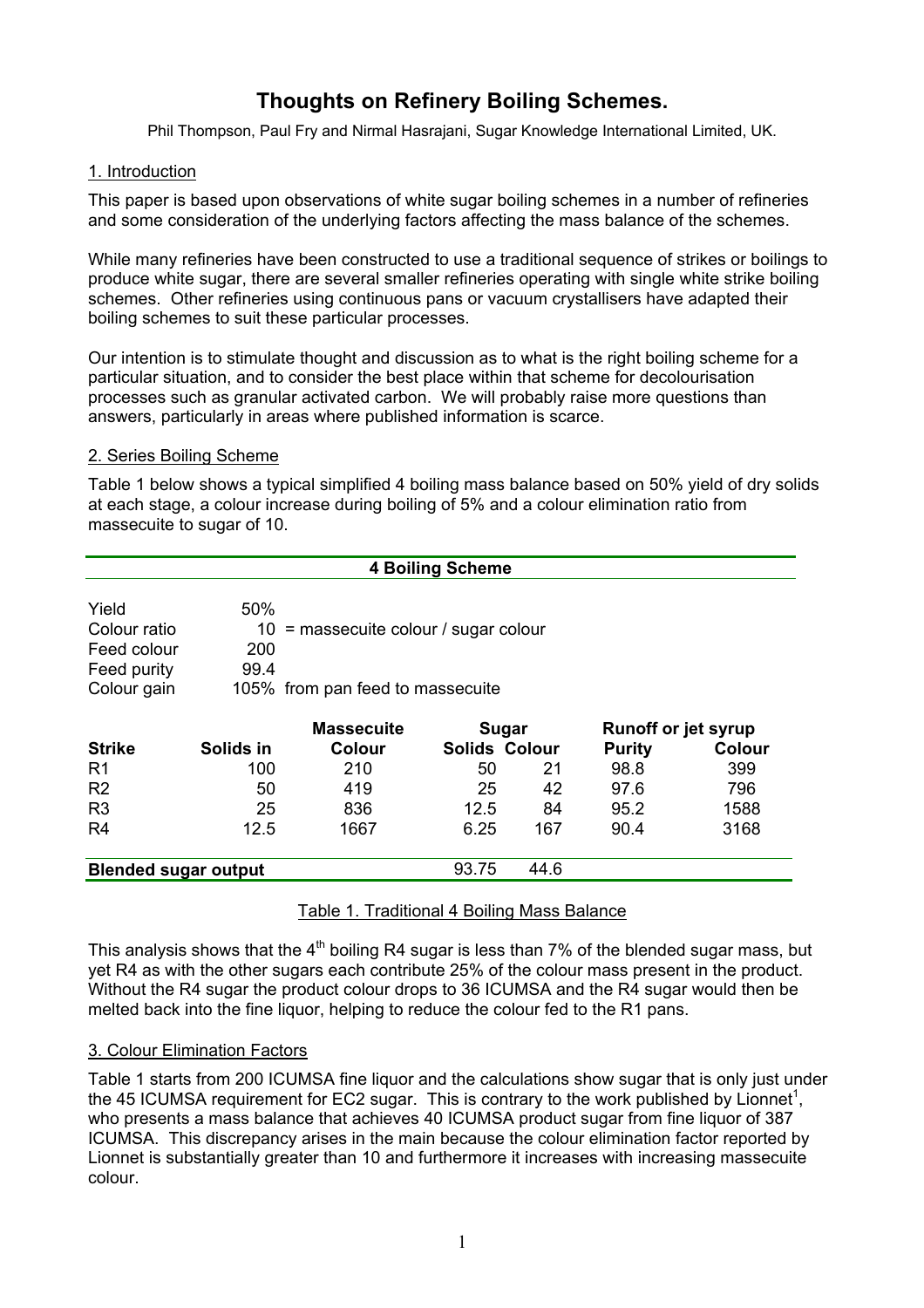The standard simplification of using a ratio of 10 is clearly not supported by practical experience. In SIT paper #773 Moodley<sup>2</sup> reports that the affined white sugar crystal colour can be derived from the feed liquor colour used to boil it by the following equation :

Crystal colour =  $0.76 + 0.0168$  \* feed liquor colour

This result was derived from laboratory experiments with liquor in the range 150 to 1000 ICUMSA, as shown in Figure 1 below. Moodley goes on to use the above relationship on the basis that 80% of the sugar colour is in the crystal which gives colour elimination factors in the range 36 to 45 over the range of feed liquor colours considered. These factors perhaps illustrate the best achievable colour elimination under ideal conditions.



Figure 1. Colour Transfer to Crystal (Moodley)

Vawda (2005) collated results for 4 boiling schemes from 4 refineries, all with carbonatation as their primary process. These results, shown in Figure 2, have average elimination factors of 16 for the first boiling rising to 35 for the  $4<sup>th</sup>$  boiling, the results fit the following equation :

Colour elimination factor =  $15.5 + 0.007$  \* feed colour (range 300 to 3000 ICUMSA)

Where elimination factor is defined by massecuite colour divided by sugar colour.

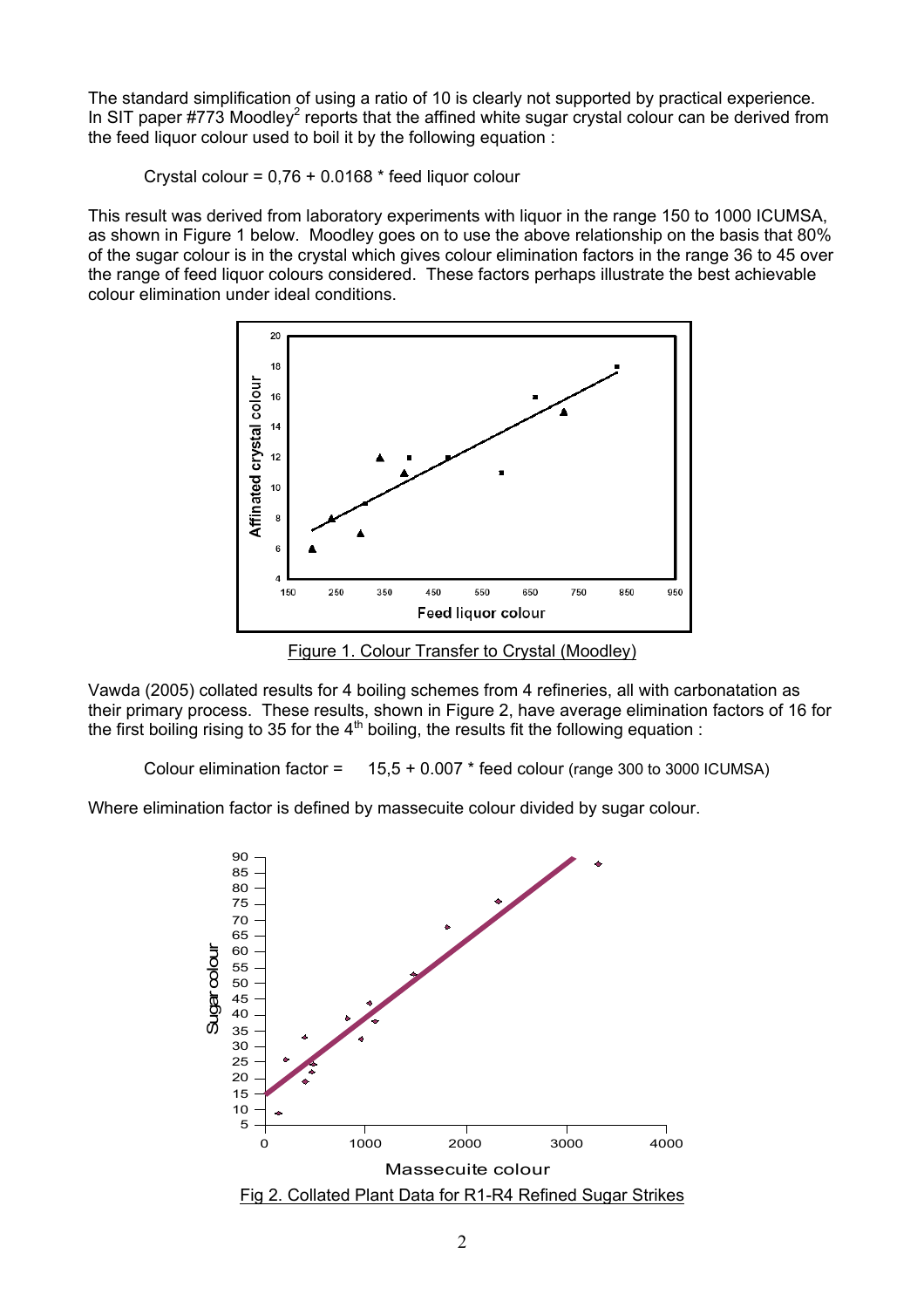Lionnet reports colour elimination values in the range 17 to 26 for 1<sup>st</sup> through  $4<sup>th</sup>$  boilings with massecuite colour rising from 400 to 3100 which are consistent with the above data.

These and other published sources provide a substantial body of evidence that the colour elimination in cane refining white sugar boilings is not 10 but in fact substantially better than 10 and increases with the rise in massecuite colours. Using the above equation to re-work Table 1 gives the following result :

| <b>4 Boiling Scheme</b>     |                                  |                                    |                      |      |                            |        |
|-----------------------------|----------------------------------|------------------------------------|----------------------|------|----------------------------|--------|
|                             |                                  |                                    |                      |      |                            |        |
| Yield                       | 50%                              |                                    |                      |      |                            |        |
| Colour ratio                |                                  | $15.5 + 0.007$ * massecuite colour |                      |      |                            |        |
| Feed colour                 | 387                              |                                    |                      |      |                            |        |
| Feed purity                 | 99.4                             |                                    |                      |      |                            |        |
| Colour gain                 | 105% from pan feed to massecuite |                                    |                      |      |                            |        |
|                             |                                  |                                    |                      |      |                            |        |
|                             |                                  | <b>Massecuite</b>                  | <b>Sugar</b>         |      | <b>Runoff or jet syrup</b> |        |
| <b>Strike</b>               | Solids in                        | <b>Colour</b>                      | <b>Solids Colour</b> |      | <b>Purity</b>              | Colour |
| R <sub>1</sub>              | 100                              | 406                                | 50                   | 22   | 98.8                       | 791    |
| R <sub>2</sub>              | 50                               | 830                                | 25                   | 39   | 97.6                       | 1621   |
| R <sub>3</sub>              | 25                               | 1702                               | 12.5                 | 62   | 95.2                       | 3342   |
| R <sub>4</sub>              | 12.5                             | 3510                               | 6.25                 | 88   | 90.4                       | 6932   |
| <b>Blended sugar output</b> |                                  |                                    | 93.75                | 36.3 |                            |        |

#### Table 2. Mass Balance with Increasing Colour Elimination

Comparing Tables 1 and 2 it can be seen that the increased colour elimination factors allowed an increase in fine liquor colour while reducing the colour of the blended sugar. In the case of Table 2 the mass of R4 sugar is the same but its contribution to the mass of colour is reduced to 16% of the total. In this instance removing the R4 sugar from the blend reduces colour from 36 to 33 ICUMSA.

We believe that a colour elimination factor that increases in proportion to the massecuite colour is more representative of industrial practice than a constant elimination. We also believe that the common assumption of a factor of 10 is unrealistically low, at least for the carbonatation-based refineries that were reviewed by the authors above.

Where a colour elimination as low as 10 or less is found in practice this is usually due to under washing in the centrifugal, i.e. using less wash water to increase yield and consequently leaving more mother liquor present on the crystal surface. This can be seen in practice where increasing wash water quantities are used on subsequent strikes, such that only the later (3<sup>rd</sup> & 4<sup>th</sup> strikes) are fully washed to the capability of the centrifugal.

Another factor to consider is the process technology in use. Moodley's results included some from ion exchange treated liquor where the affined crystal colour was found to be somewhat greater than that from equivalent sulphitated or carbon treated liquor. This highlights a possible variation in the types of colour removed by different processes leading to different colour elimination factors.

#### 4. Solids Yield

The traditional assumption is that a solids yield of 50% is a reasonable figure for a white sugar boiling. If the massecuite brix is 90 then this suggests a crystal yield from the centrifugal of 45 % on massecuite, which seems a little low as higher figures are routinely achieved in lower purity beet white sugar massecuite.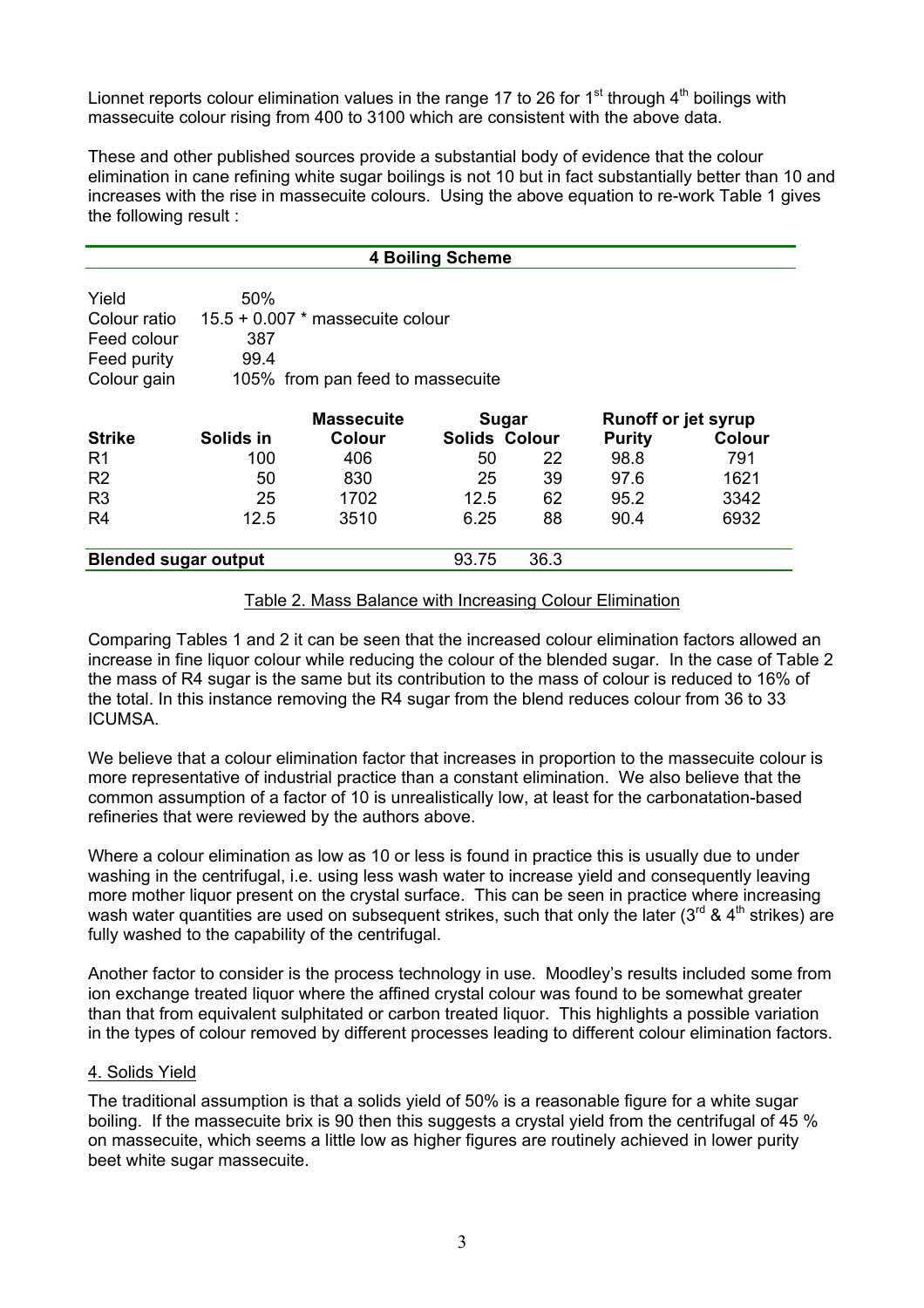Crystal content in high purity massecuite tends to be limited by handling characteristics, principally viscosity and the flow rate into the centrifugals. It can be shown that the crystal content is limited to 55 to 60% by the need to have enough mother liquor to fill the gaps between the crystals, plus a small excess to provide fluidity. Above 60% crystal content the massecuite becomes a damp solid rather than a fluid and is very reluctant to flow, even with mechanical assistance.

If we take a crystal content of 57% by mass, the solids yield at a range of massecuite brix values is :

| Massecuite brix  | 88.   | 90    |        |
|------------------|-------|-------|--------|
| Pan solids yield | 64.8% | 63.3% | .62 በ% |

Table 3. Pan Solids Yield at 57% Crystal by Mass

All of these values are over 60%. If the centrifuge crystal yield is 90% then the corresponding overall solids yield is:

| Massecuite brix | 88.   | 90    | 92    |
|-----------------|-------|-------|-------|
| Combined yield  | 58.3% | 57.0% | 55.8% |

Table 4. Combined Yield Pan + Centrifugal

The assumed value of 90% centrifugal crystal yield is not particularly high, especially if the colour elimination allows use of a modest amount of wash water. Centrifugal manufacturers have offered yields of 92.5%, and higher yields have been recorded in plant tests.

To achieve a solids yield of only 50% requires either a very large loss of crystals in the centrifugal, around 80% yield or less based on the above crystal content values, or a poor yield in the vacuum pan that depresses crystal content. With a 90% centrifugal yield the crystal content would have to be 50% to yield 50% on a dry solids basis from a 90 brix massecuite.

We believe a solids yield of at least 55% is appropriate for high purity massecuite, and 60% is probably achievable in the right circumstances. As Table 5 below illustrates, 3 boilings of high yield can give higher total yield than 4 boilings of a lower yield per stage :

|                        | Total white sugar yield |            |  |
|------------------------|-------------------------|------------|--|
| Solids yield per stage | 4 boilings              | 3 boilings |  |
| 45%                    | 90.8                    | 83.4       |  |
| 50%                    | 93.8                    | 87.5       |  |
| 55%                    | 95.9                    | 90.9       |  |
| 60%                    | 974                     | 93.6       |  |

Table 5. Total Yield for 3 & 4 Boilings

The R4 runoff syrup purity is a popular measure of total yield of the white sugar boiling, however it is rather sensitive to the fine liquor purity. For a constant yield the R4 runoff purity can vary by as much as 3 to 5 units for a variation in fine liquor purity of only 0.2 units from 99.4 to 99.6.

## 5. Single Strike White Sugar Boiling Schemes

Single strike schemes are used in a number of refineries for various different reasons. The primary advantage is a simplification to a single line of equipment making a single grade of white sugar. In some cases the single white strike is associated with the boiling of yellow or soft sugar from the resulting runoff liquor, which makes the purity of that material less critical.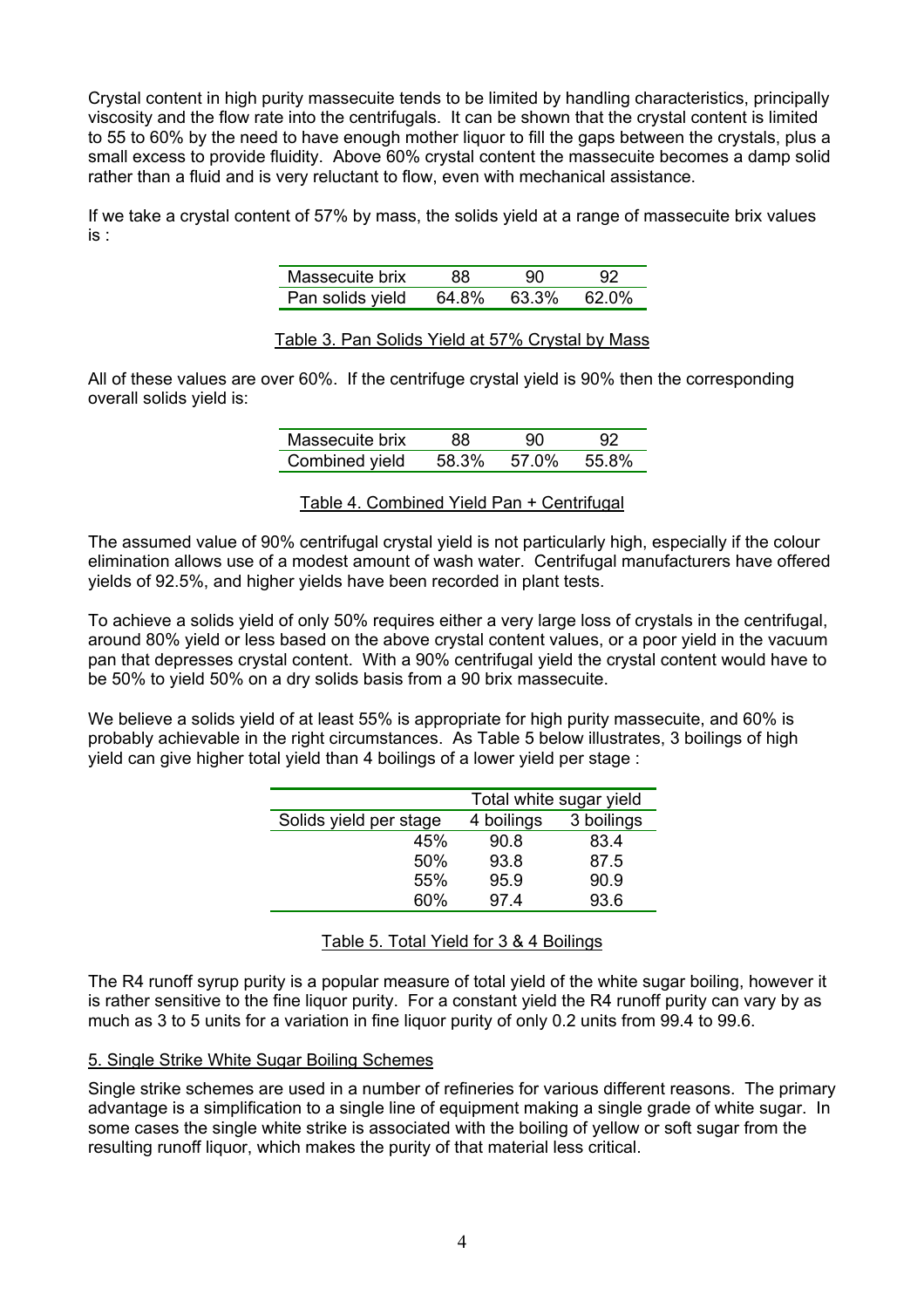#### 5.1 Russian Scheme.

Russia is the world's largest importer of raw sugar and refines the majority of this sugar using a single white sugar strike system. A total of three boilings are used, the white strike and a two stage recovery process typically yielding molasses around 50 purity after cooling crystallisation.

A 3 boiling scheme is used in Russia because the raw sugar is refined in beet factories designed and constructed with such a scheme. The refining process has been adapted to suit the available systems, rather than modifying the systems for refining. As a result we have an interesting case study with a different approach. Carbonatation is used with  $SO<sub>2</sub>$  addition to the filtered liquor but no secondary decolourisation processes (activated carbon, ion exchange) are in widespread use.

To maintain a good recovery of sugar the purity of the  $2^{nd}$  boiling is held in the low to mid 80s. The quantity of  $2<sup>nd</sup>$  and  $3<sup>rd</sup>$  massecuite is then quite small, particularly in the typical refinery processing 600 to 800 tonnes of raw sugar per day. The quantity of  $1<sup>st</sup>$  (white) massecuite is determined by the yield of the strike, with runoff syrup from the 1<sup>st</sup> boiling recycled both to carbonatation and to the  $1<sup>st</sup>$  product pans.

The recycle takes two forms – the "green syrup" that is primarily mother liquor, and the "wash syrup" that consists of some mother liquor together with washings from the sugar and from the basket cleaning. The lower purity green syrup is recycled back to the carbonatation where it mixes with the melted raw sugar. The effect of this is to depress the purity of the carbonatation from the 98 or higher purity melt to around 92 purity to feed the white sugar pans. By holding down the purity of the white strike the runoff or green syrup purity is held below 85 and the "recovery" 2<sup>nd</sup> and  $3<sup>rd</sup>$  boilings have a consequently small throughput and low purity.

Valves on the centrifugal divert the runoff according to a timer, and this timer can be adjusted to change the proportions passing to green and wash. In effect the timer becomes a purity controller for the white sugar boiling. An advantage of recycling around carbonatation is that there is the opportunity to adsorb colour from the recycled syrup each time it passes through the system, so the primary decolourisation and defecation processes of carbonatation are repeatedly applied to the recirculating liquor stream.

This recycling through carbonatation allows production of white sugar with 50 to 80 ICUMSA from raws of over 2000 ICUMSA without affination and without a secondary decolourising step based on adsorption. A simplified diagram of the Russian scheme is shown over in Figure 3.

The disadvantage is that the consumption of lime is usually quite high – around 4% CaO on raw sugar – and the flow rates through the carbonatation and filtration stages is inevitably much higher than it would be on a "once through" system. It is not clear if the lime consumption is high of necessity, or if it is in part due to the use of an oversized lime kiln with limited turndown capability.

The high recycle flow through the carbs would justify a higher lime consumption than a standard refinery carbonatation scheme, but not as high as 4% on raw sugar.

The colour elimination factor in the white sugar strike is around 30, based on the Stammer measurement. This is within the range reported elsewhere and suggests a massecuite colour of 1500 to 2400 ICUMSA.

There is scope to make improvements to reduce its lime and steam consumption and to reduce sugar colour, as the market requires it.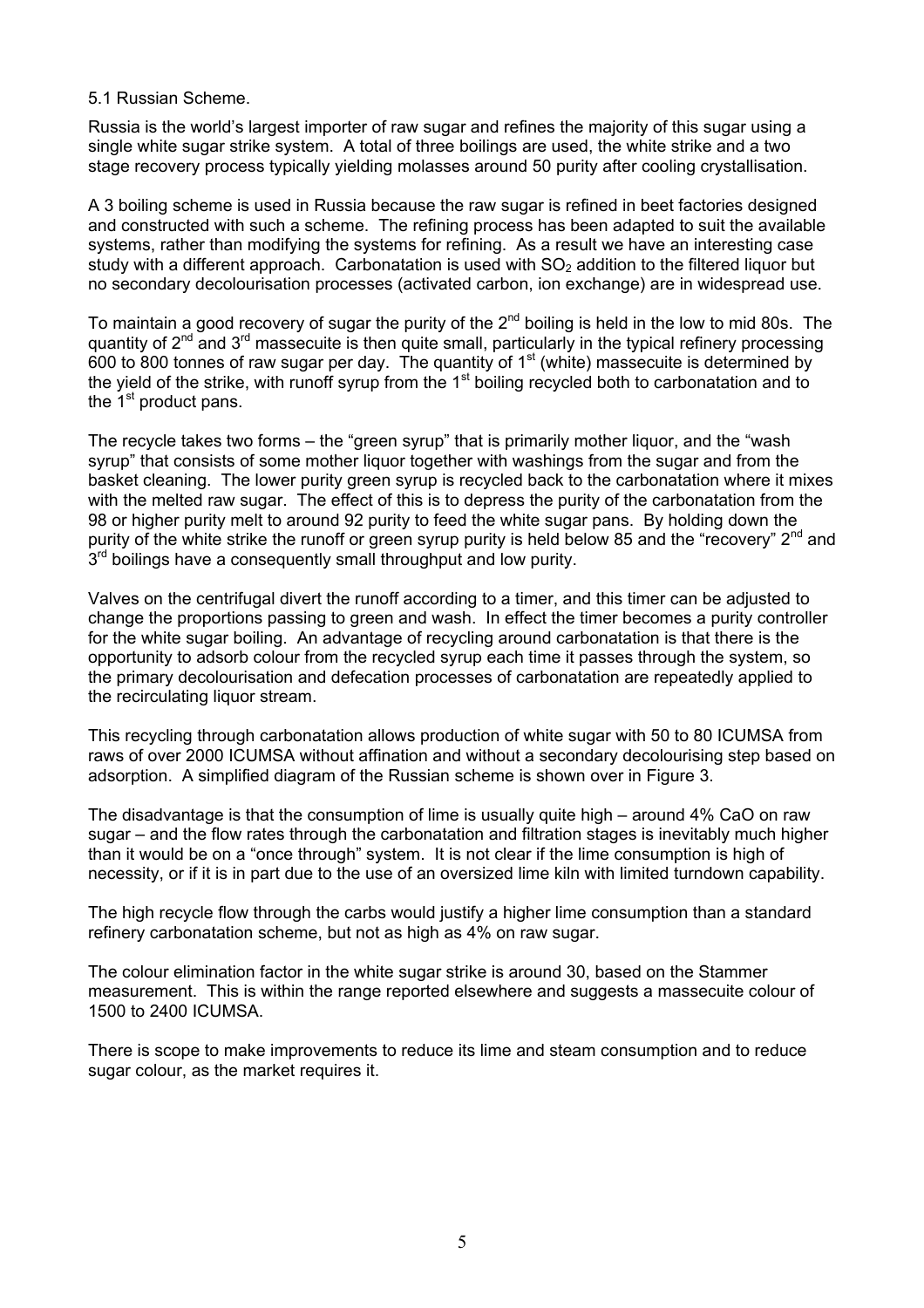

Figure 3 Simplified Flows in Russian Refinery Boiling Scheme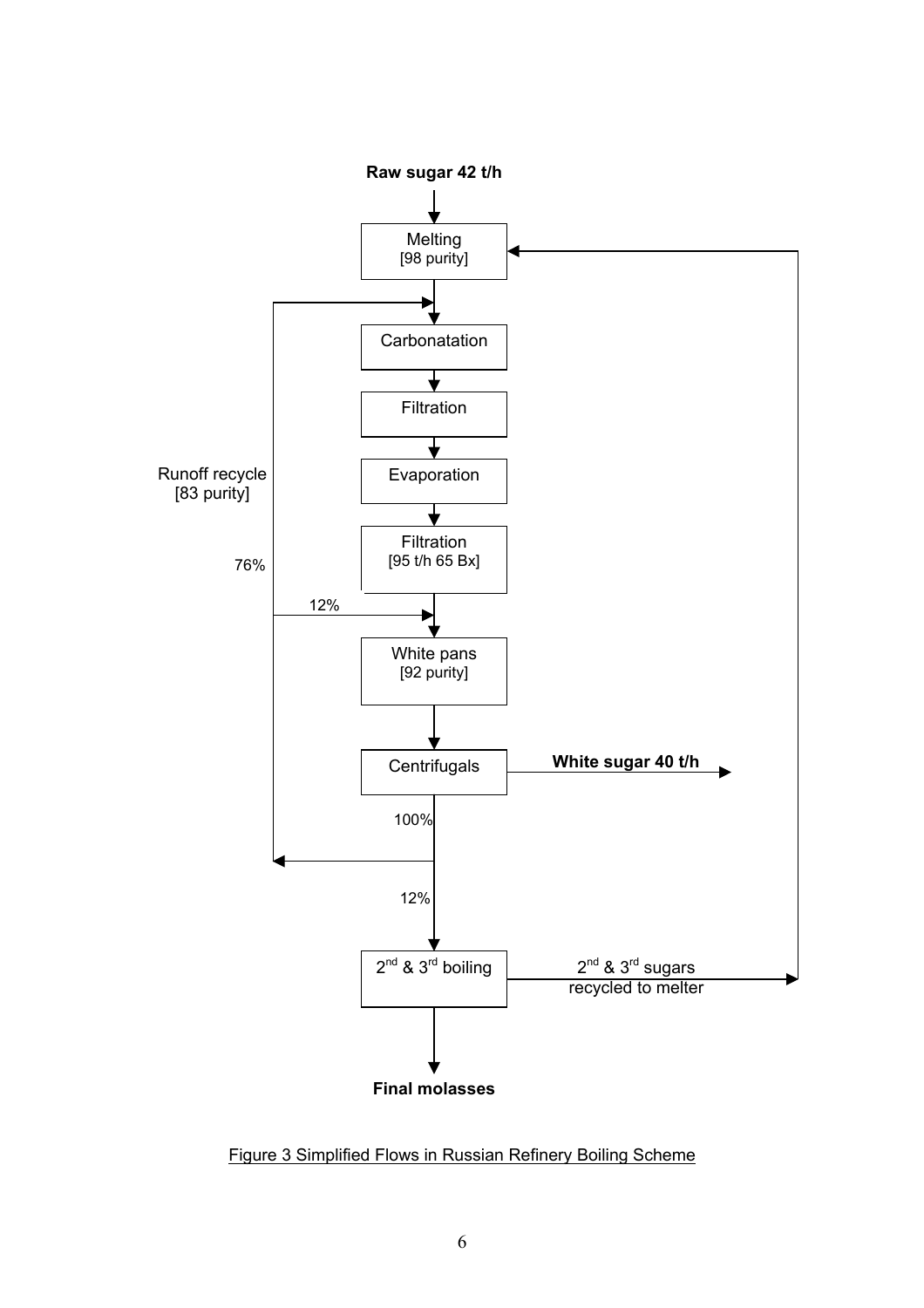#### 5.2 Other Single White Boiling Schemes

The single white sugar strike systems favoured in Portugal and Canada have been described in previous SIT papers and are briefly mentioned by Chou<sup>4</sup>. The recycle of runoff syrup is either separately to the pan in the so-called "back boiling" approach, or returned to mix with the fine liquor in an "in boiling" scheme. Control can be either by continuous blowdown or by recycling 100% until either the runoff colour or the sugar colour reaches a preset limit, at which point the runoff is rejected to the next stage. The continuous approach should give a more stable product quality.

Typically the runoff is reported to reach colours of 4000 to 6000 ICUMSA, which implies a massecuite colour of 2000 to 3000 ICUMSA. As these schemes are producing sugar of up to 60 ICUMSA there is an implication that the colour elimination factor in a recycling scheme is perhaps as high as 50 in the later stages of a boiling cycle, prior to rejection of the runoff.

## 5.3 Continous pans

Continuous vacuum pans are large capacity units which are a good match for recycling schemes. The VKT installation at Al Khaleej is reported in SIT paper #751 as using a large recycle of R1 runoff back to the R1 VKT. Later evolutions of that boiling scheme recycle R2-R4 sugar to seed the VKT and the syrup recycle is no longer necessary as an additional VKT is employed on R2 duty.

Continuous Vacuum Crystallisers (CVCs) are employed in some refineries, these increase the yield of a boiling stage by 20 to 30% by taking runoff syrup back to mix with massecuite in a flash cooling crystalliser as shown in Figure 4 below. The runoff provides both the diluting medium to control viscosity and the sugar required to feed the crystal growth. The very high stage yield that results from this system means that fewer white sugar boilings are necessary for a given overall yield.





5.4 Simulation of a single strike white sugar scheme.

Using Sugars™ software the performance of a recycling single strike scheme can easily be simulated. The potentially difficult iterative calculations are handled automatically and the unit operations models for pans and centrifugals include solubility and colour increase factors. The results are shown over in Figure 5.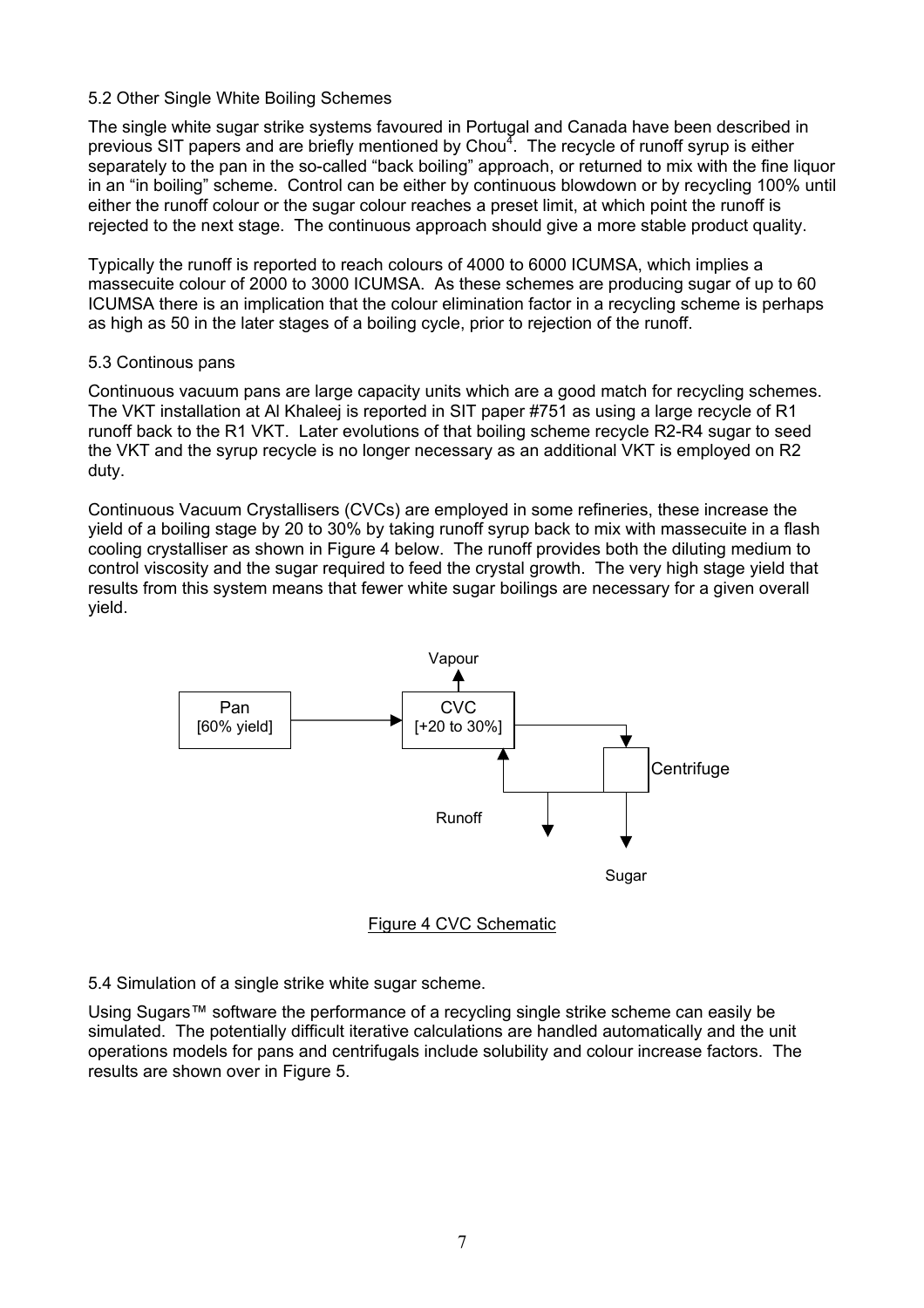



The above balance shows a solids yield of 59.1% over the pan and centrifugal combined, with the crystal loss in the centrifugal set at 7.5%. The overall solids yield of the station including the recycling is 84.2% which is about 3 percentage points less than a 3 strike boiling scheme with a solids yield of 50% per stage. In other words a recycling strike can be equivalent to nearly three strikes in series with the advantages of making a single grade of sugar.

If the fine liquor colour can be reduced or if the colour elimination factor is higher, then the recycle can be increased and the overall solids yield of the station will be further increased. As an example, reducing the feed colour from 300 to 200 ICUMSA allows the reject runoff purity to fall from 96.5 to 95.0 by recycling more, making an extra 2.8 t/h of sugar as a result. The overall yield rises from 84.2% to 89.2% which is half way between the yield of a 3 and a 4 strike series boiling scheme.

In the above example 70% of the dry solids in the pan are from fresh fine liquor and 30% from recycled runoff. In practice we would recommend using separate tanks for the two pan feed materials and adding the runoff in the later part of the pan cycle. This will help to minimise the residence time of the runoff part as it will stay in the pan the shortest time and part of it will be bled off to discard by the centrifugal separator valves.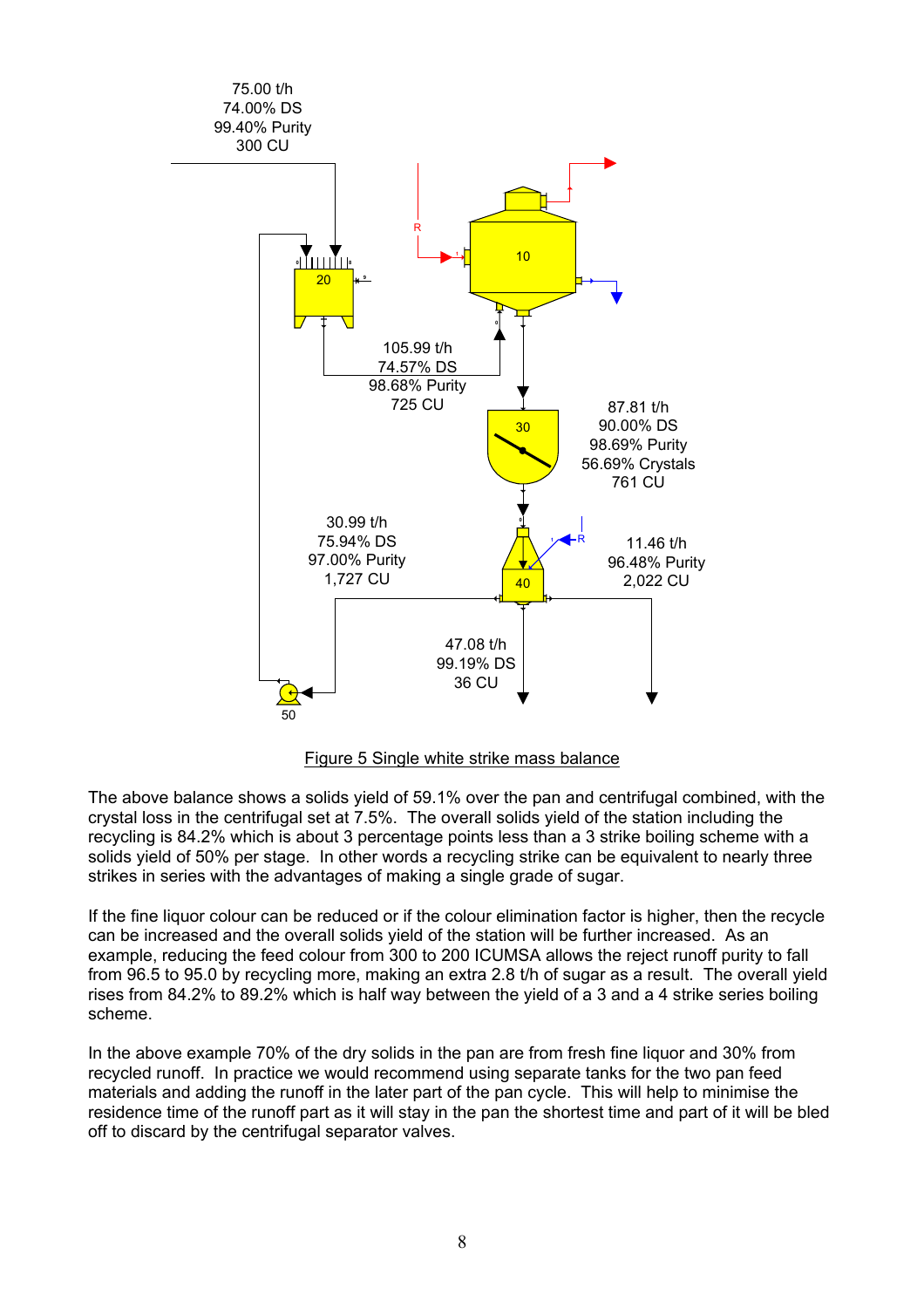There may be some advantage to sugar colour in seeding the pan with the lowest colour liquor and putting down the outer surface of the crystal from the highest colour as it is the latter that is, in part, dissolved by the centrifugal wash water.

The use of syrup separators or molasses classification valves on centrifugals in refinery applications is not common, but they are used in a few cases. The mass balance above shows a modest differential in quality between the recycled and discarded runoff. Although the difference is small it is worthwhile as it allows more material to be recycled on account of its lower colour. It also provides a simple way to define the recycle proportion and maintain a continuous blowdown rather than recycling all of the runoff until the colour becomes unacceptable then rejecting a whole batch.

Excess washing of sugar in the centrifugal reduces yield and leads to increased purity runoff. If the plough mechanism leaves excess sugar on the screens to be washed off then this also increase runoff purity. Both of these occurrences give a greater opportunity for a syrup separator to capture more of the higher purity / lower colour material for recycling. The worse the yield the more valuable the separator becomes.

## 6. Equipment Size

Towards the end of the  $20<sup>th</sup>$  century the unit sizes of equipment manufactured for the sugar industry increased and centrifugals of 1750 to 2100 kg massecuite capacity became the standard offering. Batch vacuum pans of 60 to 100  $m<sup>3</sup>$  are also widely used and continuous pans such as the VKT will produce over 60 t/h of sugar from a single unit. This trend to larger unit sizes is driven by the economics of manufacture and by the lower installed and maintenance costs of a smaller number of larger units.

For a modest sized refinery of around 1000 t/day the modern equipment can seem rather large. To produce 45 to 50 t/h of white sugar requires only two 60 m<sup>3</sup> vacuum pans, one strike receiver, three centrifugals and a single white sugar conveying and drier/cooler system

The availability of these larger equipment sizes does make the traditional 4 boiling scheme look rather cumbersome, as it would tend to require a larger number of smaller plant items in order to be effective and provide adequate flexibility at each stage.

The single strike white boiling schemes on the other hand are a good fit to the modern equipment, providing the economy of scale with a large output of a single quality sugar. In our opinion any refinery design of up to 2000 t/day of sugar output should seriously evaluate the single strike option to compare the total installed cost against the traditional 4 strike approach.

## 7. Location of decolourisation processes

Traditional refinery practice is to use secondary decolourisation process, for example granular activated carbon or ion exchange resin, to treat the liquor prior to it entering the boiling scheme. The emphasis has tended to be on driving down the colour to lower and lower levels in order to allow better yield for a given sugar quality, to allow  $4<sup>th</sup>$  strike sugar to be sold or just to reduce the total product colour.

Such an approach is also beneficial to recycling boiling schemes, as it allows more recycling within the constraint of a certain sugar colour.

Decolourisation is a separation process in the same way that crystallisation and centrifuging are. Such processes can be used in different sequences to achieve the same effect. There is no law that says decolourisation must come first. For the colour remaining in the liquor after primary processing (carbonatation) then there is some logic in removing the colour at the earliest opportunity. "Colour makes colour" is a phrase heard from time to time, so getting it out of the system early is a good idea.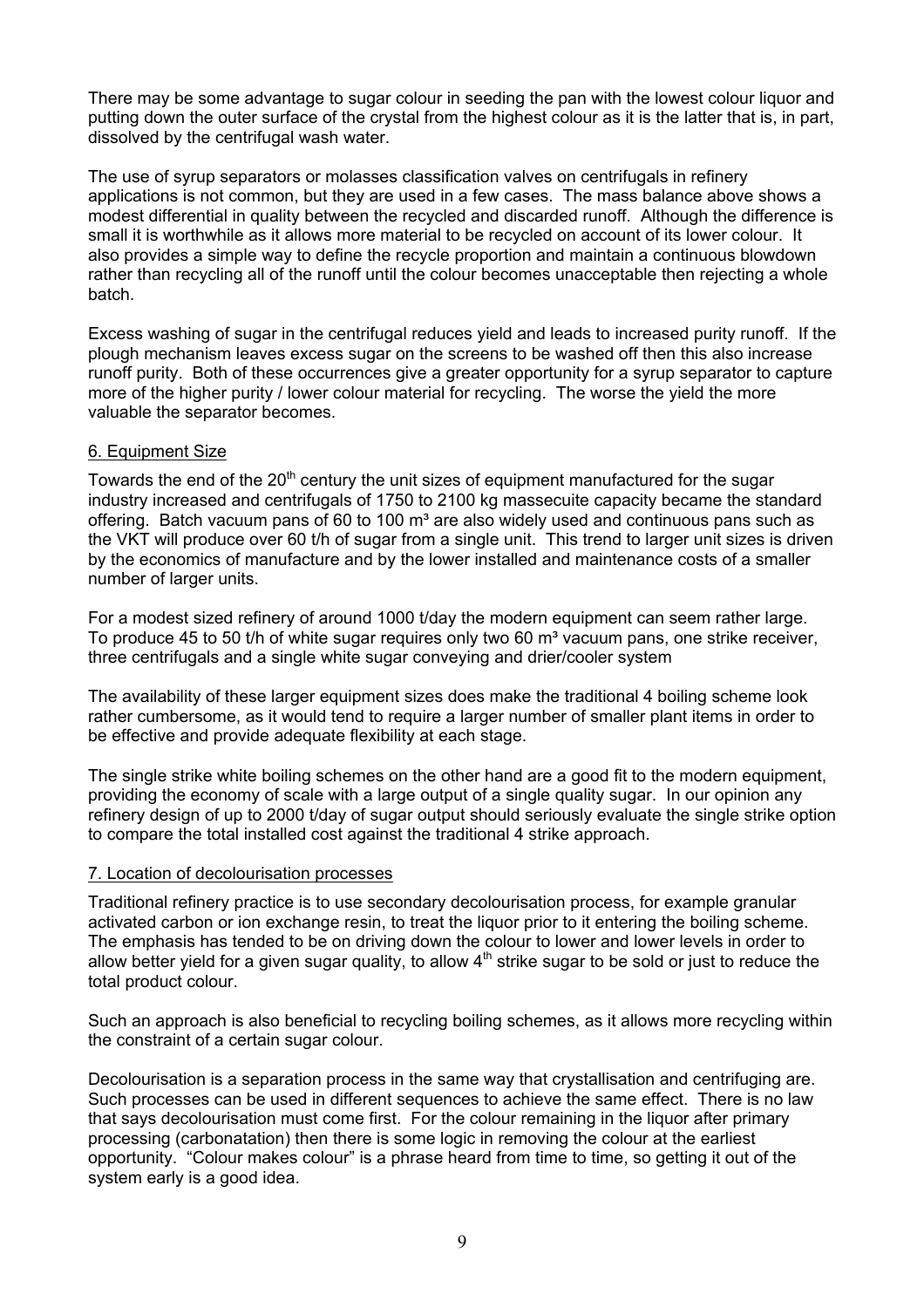For colour formed in the vacuum pans and liquor storage tanks the presence of a fine liquor decolourisation process is not helpful. This colour is not removed and hence it tends to accumulate in the system and increase colours. Some refineries with char houses take the opportunity to pass jet syrups through char cisterns to reduce their colour, and the Russian boiling scheme recycles runoff back to the carbonatation system where there is an opportunity for further colour removal. In both these cases there is a mechanism for removing the colour that is formed during processing.

So does it make sense to decolourise only before the pan house? To test this theory out a decolourisation unit was added to the Sugars model of the boiling scheme. The results of the calculations for a constant feed rate are shown below in Table 6.

| Feed | Feed | Recycle            |
|------|------|--------------------|
| 50%  | 80%  | 50%                |
| 27   | 11.5 | 5                  |
| 11.5 | 5.3  | 24                 |
| 84.1 | 92.7 | 96.7               |
| 96.5 | 93.0 | 87.6               |
| 2056 | 2050 | 2015               |
| 600  | 600  | 1770               |
| 300  | 120  | 890                |
| 56   | 56   | $34 \text{ m}^3/h$ |
|      |      |                    |

## Table 6. Comparison of Decolourisation Options

This initial modelling work suggests that decolourisation within the recycle loop of a single strike white sugar boiling scheme is more beneficial than additional decolourisation in the fine liquor feed.

There is a logical explanation to this finding. Firstly the colour generated within the process can be removed by the recycle decolourisation but not by the fine liquor option.

Secondly, the 50% decolourisation of the recycle reduces its effect on pan feed liquor colour, allowing more to be recycled for the same sugar colour. If the colour is doubled from feed liquor to runoff by the removal of 50% or more of the solids in the pan and centrifuge, then reducing the colour of the runoff by 50% returns it to its original colour level. In which case recycling more of it does not change the colour entering the vacuum pans.

There may come a point where ash, purity or some other consideration limits the amount that can be recycled, but a decolourised recycle would not present a colour problem.

The capital cost of a decolourisation system for the recycle loop would be lower than that for the feed liquor. The 40% reduction in volume flow will allow smaller diameter columns, pipes, valves and smaller pumps. Aiming for 50% colour reduction rather than 80% will reduce the necessary residence time and hence the total volume of columns and adsorbent (GAC or resin). A single pass system will easily achieve 50% decolourisation whereas for 80% a 2 pass system is more likely.

There appear to be significant capital cost advantages in decolourising recycle rather than fine liquor.

A similar logic could be applied to 4 strike series boilings – if the colour of the  $4<sup>th</sup>$  strike sugar is problematic then one should consider decolourising the  $3<sup>rd</sup>$  runoff /  $3<sup>rd</sup>$  jet rather than pushing for even more decolourisation of the fine liquor.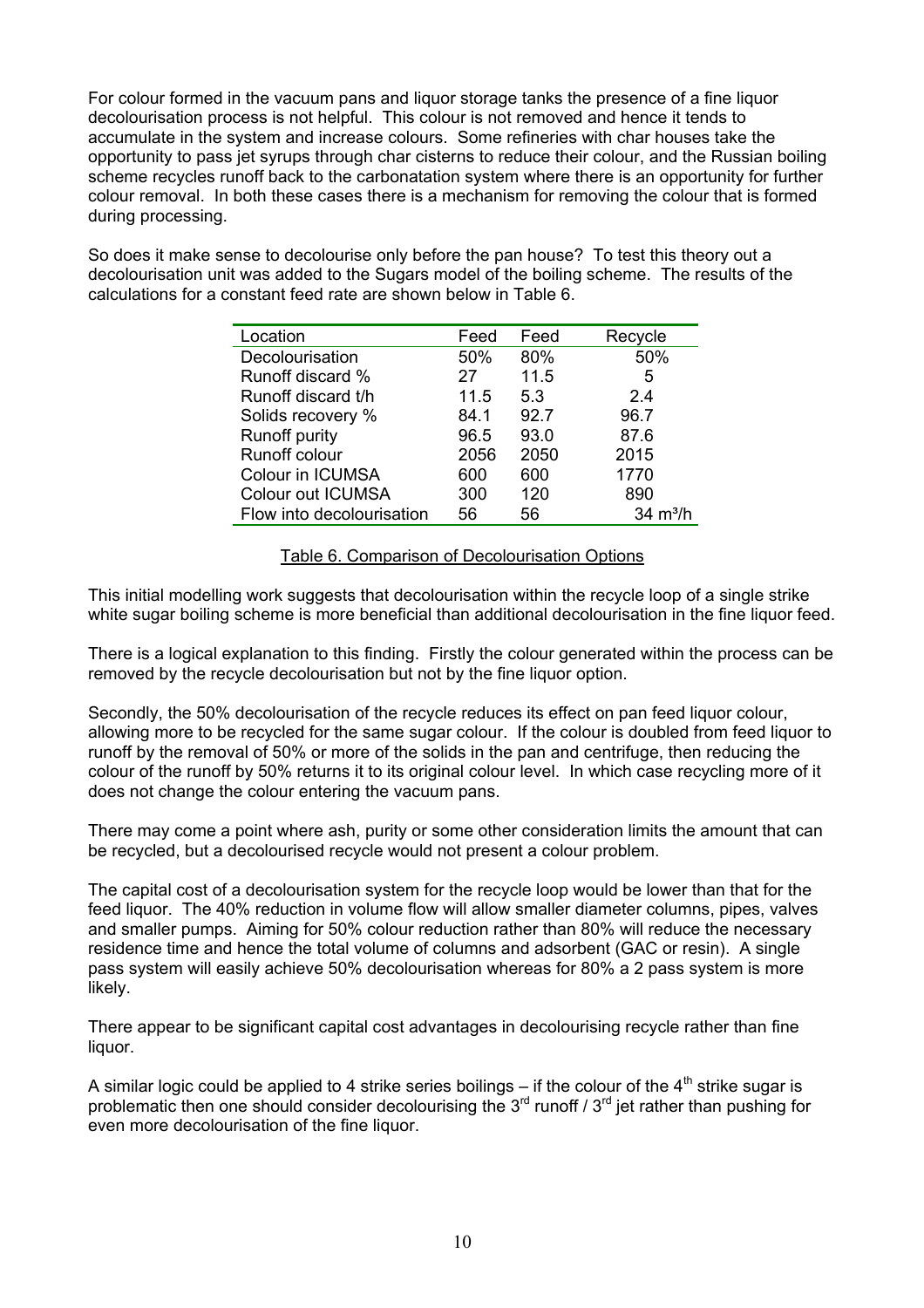These findings result purely from computer simulations with some simple assumptions about yield and colour transfer. They illustrate the concept that there may be more benefit in applying decolourisation in one part of the process than in another. This has been practised in char houses in the past and has been suggested for beet sugar processes also  $-$  decolourising of the  $3<sup>rd</sup>$ product sugar before recycling to the white sugar boiling.

There is an opportunity for research work to look at the relative contribution of colour generated in the boiling scheme to the colour of the sugar. If this is significant then there may be merit in decolourising after at least one boiling stage.

If on the other hand the "manufactured" colour does not pass into the crystal in subsequent boilings then the benefit would be smaller. However, should this be the case, then in practice the colour elimination factor will be greater and the necessity for additional decolourisation would be reduced.

Figure 6 illustrates the use of decolourisation within a recycle loop :



Figure 6 – Recycling single strike scheme with embedded decolourisation.